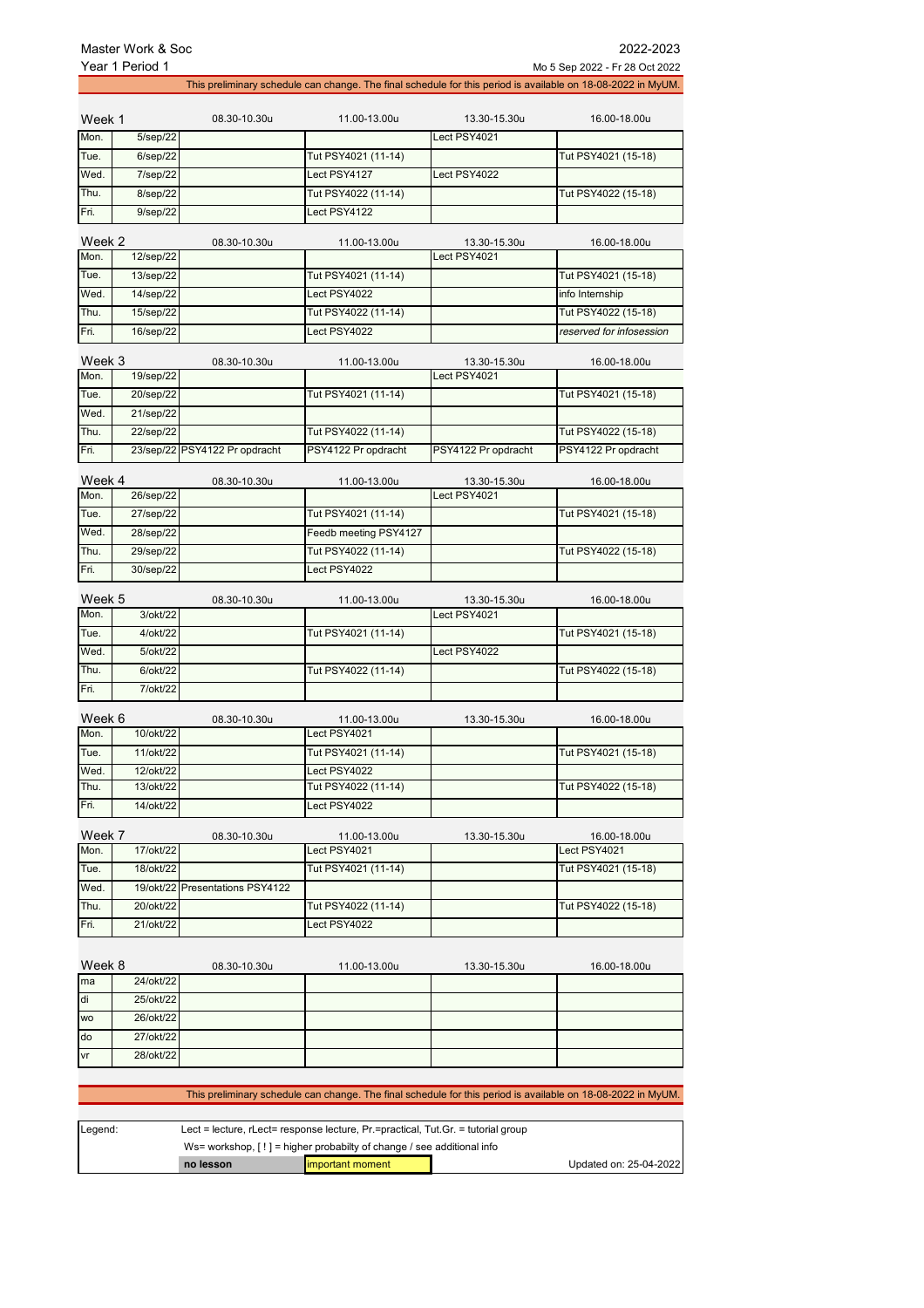do 22/dec/22 vr 23/dec/22

J.

1

| 2022-2023<br>Master Work & Soc                     |              |                             |                     |                              |                                                                                                              |  |
|----------------------------------------------------|--------------|-----------------------------|---------------------|------------------------------|--------------------------------------------------------------------------------------------------------------|--|
| Year 1 Period 2<br>Mo 31 Okt 2021 - Fr 23 Dec 2021 |              |                             |                     |                              |                                                                                                              |  |
|                                                    |              |                             |                     |                              | This preliminary schedule can change. The final schedule for this period is available on 13-10-2022 in MyUM. |  |
| Week 1                                             |              | 08.30-10.30u                | 11.00-13.00u        | 13.30-15.30u                 | 16.00-18.00u                                                                                                 |  |
| ma                                                 | 31/okt/22    |                             |                     |                              | Lect PSY4023                                                                                                 |  |
| di                                                 | 1/nov/22     |                             | Tut PSY4023 (11-14) |                              | Tut PSY4023 (15-18)                                                                                          |  |
| <b>WO</b>                                          | 2/nov/22     |                             | Lect PSY4128        | Lect PSY4024                 |                                                                                                              |  |
| $\overline{d\sigma}$                               | 3/nov/22     |                             | Tut PSY4024 (11-14) |                              | Tut PSY4024 (15-18)                                                                                          |  |
| vr                                                 | 4/nov/22     |                             |                     |                              |                                                                                                              |  |
| Week 2                                             |              | 08.30-10.30u                | 11.00-13.00u        | 13.30-15.30u                 | 16.00-18.00u                                                                                                 |  |
| ma                                                 | 7/nov/22     |                             |                     |                              | Lect PSY4023                                                                                                 |  |
| di                                                 |              | 8/nov/22 Pr PSY4126         | Tut PSY4023 (11-14) |                              | Tut PSY4023 (15-18)                                                                                          |  |
| wo                                                 | 9/nov/22     |                             |                     | Lect PSY4024                 | Reserved for infosession                                                                                     |  |
| do                                                 | 10/nov/22    |                             | Tut PSY4024 (11-14) |                              | Tut PSY4024 (15-18)                                                                                          |  |
| vr                                                 | 11/nov/22    |                             |                     |                              |                                                                                                              |  |
| Week 3                                             |              | 08.30-10.30u                | 11.00-13.00u        | 13.30-15.30u                 | 16.00-18.00u                                                                                                 |  |
| ma                                                 | $14$ /nov/22 |                             |                     | Lect PSY4023                 |                                                                                                              |  |
| di                                                 | 15/nov/22    |                             | Tut PSY4023 (11-14) |                              | Tut PSY4023 (15-18)                                                                                          |  |
| <b>WO</b>                                          | 16/nov/22    |                             |                     | Lect PSY4024                 |                                                                                                              |  |
| do                                                 | 17/nov/22    |                             | Tut PSY4024 (11-14) |                              | Tut PSY4024 (15-18)                                                                                          |  |
| vr                                                 | 18/nov/22    |                             |                     |                              |                                                                                                              |  |
| Week 4                                             |              | 08.30-10.30u                | 11.00-13.00u        | 13.30-15.30u                 | 16.00-18.00u                                                                                                 |  |
| ma                                                 | 21/nov/22    |                             |                     | Lect PSY4023                 |                                                                                                              |  |
| di                                                 | 22/nov/22    |                             | Tut PSY4023 (11-14) |                              | Tut PSY4023 (15-18)                                                                                          |  |
| <b>WO</b>                                          |              | 23/nov/22 Lect PSY4128      |                     | Lect PSY4024                 |                                                                                                              |  |
| do                                                 | 24/nov/22    |                             | Tut PSY4024 (11-14) |                              | Tut PSY4024 (15-18)                                                                                          |  |
| vr                                                 | 25/nov/22    |                             |                     |                              |                                                                                                              |  |
| Week 5                                             |              | 08.30-10.30u                | 11.00-13.00u        | 13.30-15.30u                 | 16.00-18.00u                                                                                                 |  |
| ma                                                 | 28/nov/22    |                             |                     |                              | Lect PSY4023                                                                                                 |  |
| di                                                 | 29/nov/22    |                             | Tut PSY4023 (11-14) |                              | Tut PSY4023 (15-18)                                                                                          |  |
| <b>WO</b>                                          | 30/nov/22    |                             |                     | Lect PSY4024                 |                                                                                                              |  |
| do                                                 | 1/dec/22     |                             | Tut PSY4024 (11-14) |                              | Tut PSY4024 (15-18)                                                                                          |  |
| vr                                                 | $2$ /dec/22  |                             |                     |                              |                                                                                                              |  |
|                                                    |              |                             |                     |                              |                                                                                                              |  |
| Week 6<br>ma                                       | 5/dec/22     | 08.30-10.30u                | 11.00-13.00u        | 13.30-15.30u                 | 16.00-18.00u                                                                                                 |  |
| di                                                 | 6/dec/22     |                             | Tut PSY4023 (11-14) |                              | Tut PSY4023 (15-18)                                                                                          |  |
| WO                                                 | 7/dec/22     |                             |                     | Lect PSY4024                 |                                                                                                              |  |
| do                                                 | 8/dec/22     |                             | Tut PSY4024 (11-14) |                              | Tut PSY4024 (15-18)                                                                                          |  |
| vr                                                 | 9/dec/22     |                             |                     |                              |                                                                                                              |  |
|                                                    |              |                             |                     |                              |                                                                                                              |  |
| Week 7<br>ma                                       | 12/dec/22    | 08.30-10.30u                | 11.00-13.00u        | 13.30-15.30u<br>Lect PSY4024 | 16.00-18.00u                                                                                                 |  |
| di                                                 | 13/dec/22    |                             | Tut PSY4023 (11-14) |                              | Tut PSY4023 (15-18)                                                                                          |  |
| WO                                                 | 14/dec/22    |                             | Pr PSY4126          |                              | Lect PSY4023                                                                                                 |  |
| do                                                 | 15/dec/22    |                             | Tut PSY4024 (11-14) |                              | Tut PSY4024 (15-18)                                                                                          |  |
| vr                                                 |              | 16/dec/22 PSY4128 Symposium | PSY4128 Symposium   | PSY4128 Symposium            | PSY4128 Symposium                                                                                            |  |
|                                                    |              |                             |                     |                              |                                                                                                              |  |
| Week 8                                             |              |                             |                     |                              |                                                                                                              |  |
| ma                                                 | 19/dec/22    | 08.30-10.30u                | 11.00-13.00u        | 13.30-15.30u                 | 16.00-18.00u                                                                                                 |  |
| di                                                 | 20/dec/22    |                             |                     |                              |                                                                                                              |  |
| WO                                                 | 21/dec/22    |                             |                     |                              |                                                                                                              |  |

|         |                                                                                  |                  | This preliminary schedule can change. The final schedule for this period is available on 13-10-2022 in MyUM. |                        |
|---------|----------------------------------------------------------------------------------|------------------|--------------------------------------------------------------------------------------------------------------|------------------------|
|         |                                                                                  |                  |                                                                                                              |                        |
| Legend: | Lect = lecture, rLect= response lecture, Pr.=practical, Tut.Gr. = tutorial group |                  |                                                                                                              |                        |
|         | Ws= workshop, $[!]$ = higher probabilty of change / see additional info          |                  |                                                                                                              |                        |
|         | no lesson                                                                        | important moment |                                                                                                              | Updated on: 25-04-2022 |